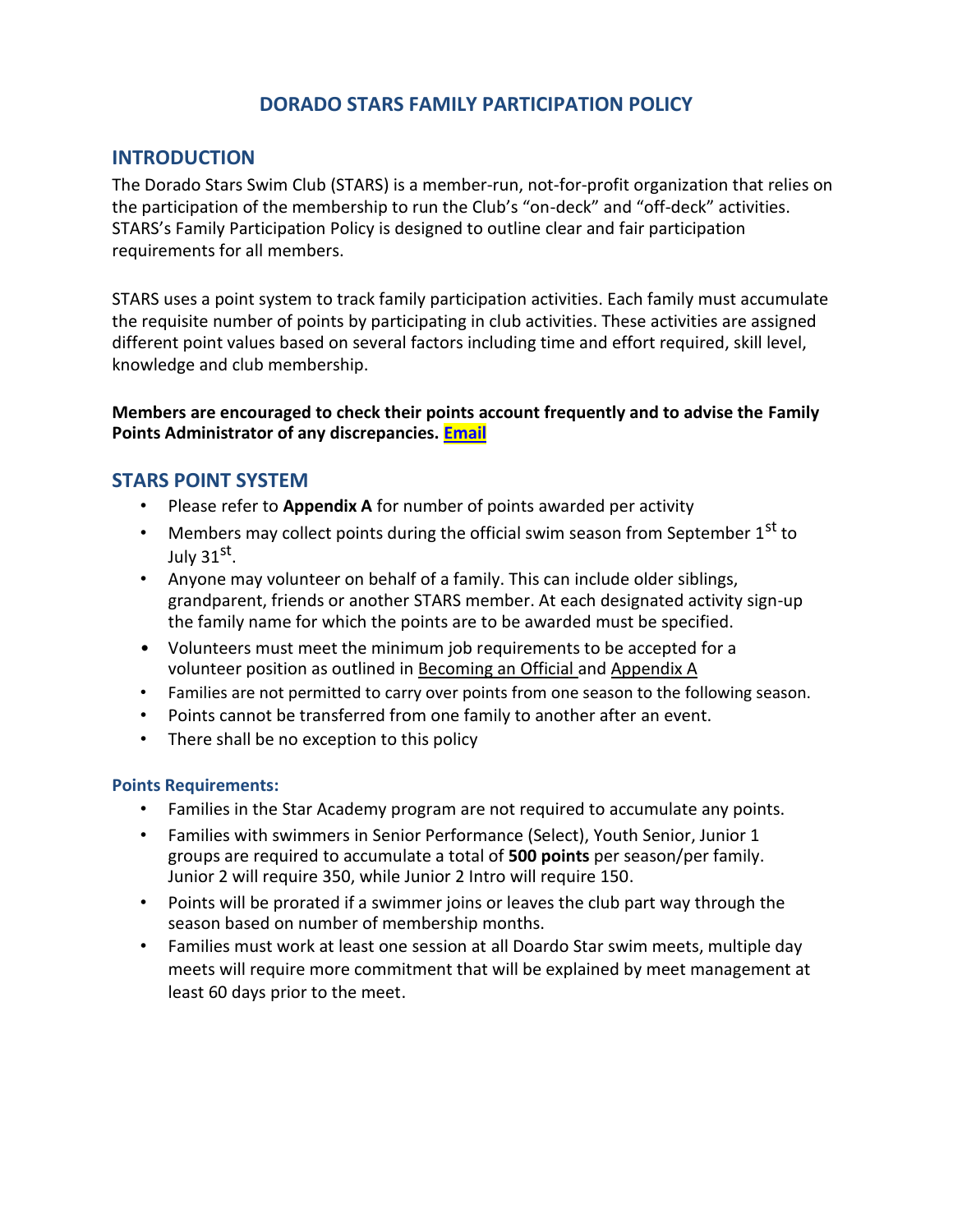#### **Family Participation deposit and penalties:**

• Families who fail to meet the points requirements outlined above by July 31<sup>st</sup> will be **charged \$1.00 for each point not obtained. These fees will be deducted from any remaining fee's, if there are no fees left these feels must be paid prior to registration the following year.**

## **ACCESS TO FAMILY PARTICIPATION POINTS OPPORTUNITIES**

Family Participation opportunities – both meet- and non-meet-related – are available on a "first come, first served" basis, with the following exceptions:

- Serving as a member of the Dorado Board of Directors is subject to election by club members at the Dorado Annual General Meeting
- Several "off-deck" roles are subject to application and selection by Volunteer Coordinator and/or members of the Dorado Board of Directors
- Team Travel Chaperones and Group Parents are appointed by the Coaching Staff
- The Club Officials Chair and/or Officials Coordinator reserves the right to pre-assign certain roles at meets.

#### **How to Find Participation Opportunities:**

- All upcoming meets and events can be found on the Dorado website under **[Swim Meets](https://www.teamunify.com/Home.jsp?_tabid_=0&team=canatsc)**
- Members may apply for several "off-deck" roles through the Board of Directors
- Two or more weeks ahead of an event, a Job Signup link will open with available positions listed. Members will also be advised of the opening of positions by email.
- In the first week following the opening of a Job SignUp, families will be restricted to only two positions to allow access to all families. After 1 week, the SignUp will be opened to allow for additional sign ups.
- Members must be fully qualified for the job requested (i.e., must have completed the appropriate clinics and have received sign-off). Please refer t[o Becoming an Official o](https://www.teamunify.com/SubTabGeneric.jsp?team=canatsc&_stabid_=161723)r contact the Stars Officials Coordinator for more information.
- Sign-ups will be verified and a schedule will be issued from the Meet Manager prior to the meet.
- **Once signed-up, members are expected to fulfil their job commitments. Failure to do so, without at least 72 hours prior notice, will result in a fine of \$200.00 payable within 2 weeks.**
- If all jobs are filled, families are encouraged to contact the Meet Manager or Club Officials Chair. Last minute openings and additional jobs may become available.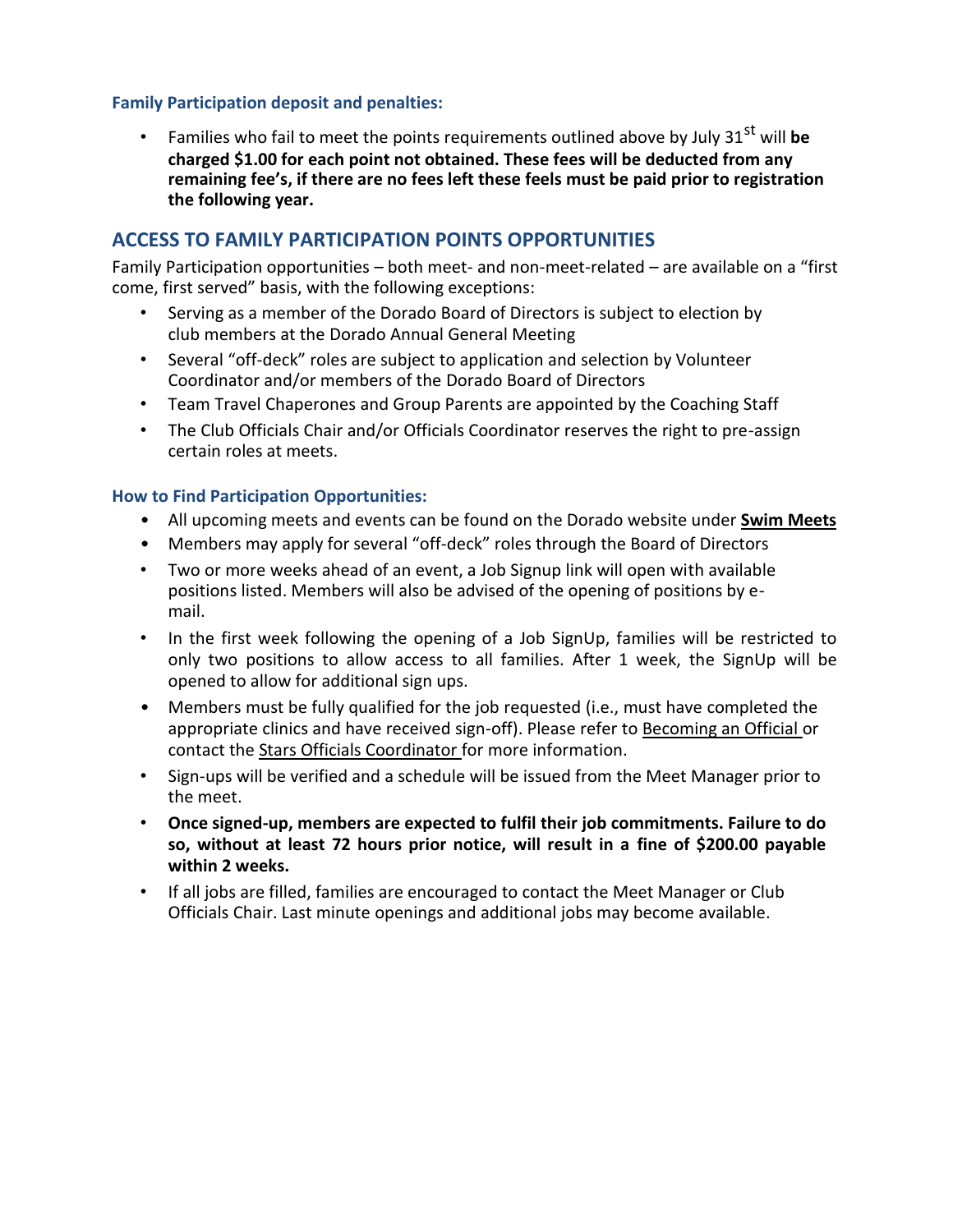# **Appendix A**

| <b>500 Points</b>                           | 100 Points                                    |
|---------------------------------------------|-----------------------------------------------|
| President                                   | Pool Reps (2)                                 |
| Vice President Treasurer Secretary          | Club Photographer-Event Video (2) Meet        |
| <b>Fundraiser Director</b>                  | Referee (per session)                         |
| Social Director                             | <b>Official Certification Level 3</b>         |
| <b>Meet Coordinator</b>                     |                                               |
|                                             |                                               |
| 400 Points                                  | Misc.                                         |
| <b>Bingo Coordinator</b>                    | Year End Picnic-BBQ Coordinators (4) – 50 pp  |
| <b>Website Coordinator Food Coordinator</b> | Pizza Night Coordinators (3) - 25 pp          |
|                                             | Spook fest $(5)$ – 50 pp                      |
| <b>300 Points</b>                           | <b>50 Points</b>                              |
| <b>Away Meet Chaperones</b>                 | Attending DSSC General Meetings 1 per         |
| Away Meet Food                              | family Official Certification Level 2         |
| <b>Officials Coordinator</b>                | Teaching a clinic                             |
| <b>Equipment Manager</b>                    |                                               |
| 200 Points                                  | 25 Points                                     |
| <b>Official Certification Level 5</b>       | Media Reporter Volunteer-per article Official |
|                                             | Certification Level 1                         |
|                                             | Food Room Assistance (per 4 hour session)     |
|                                             | Taking a clinic (on-line or in person)        |
| 175 Points                                  | <b>OSOA Meet Positions-</b>                   |
| Points Coordinator (1)                      | per session home or away                      |
| Snack Bar Coordinators (2)                  | Level $1 - 25$                                |
|                                             | Level $2 - 50$                                |
|                                             | Level $3 - 75$                                |
|                                             | Level $4-100$                                 |
|                                             | Level 5 - 125                                 |
| <b>150 Points</b>                           |                                               |
| <b>Equipment Manager Assistant</b>          |                                               |
| Awards Night Christmas Party Coordinators   |                                               |
| (4)                                         |                                               |
| Away Meet Food Assistant                    |                                               |
| <b>Cheer Basket Coordinator</b>             |                                               |
| <b>Official Certification Level 4</b>       |                                               |
|                                             |                                               |